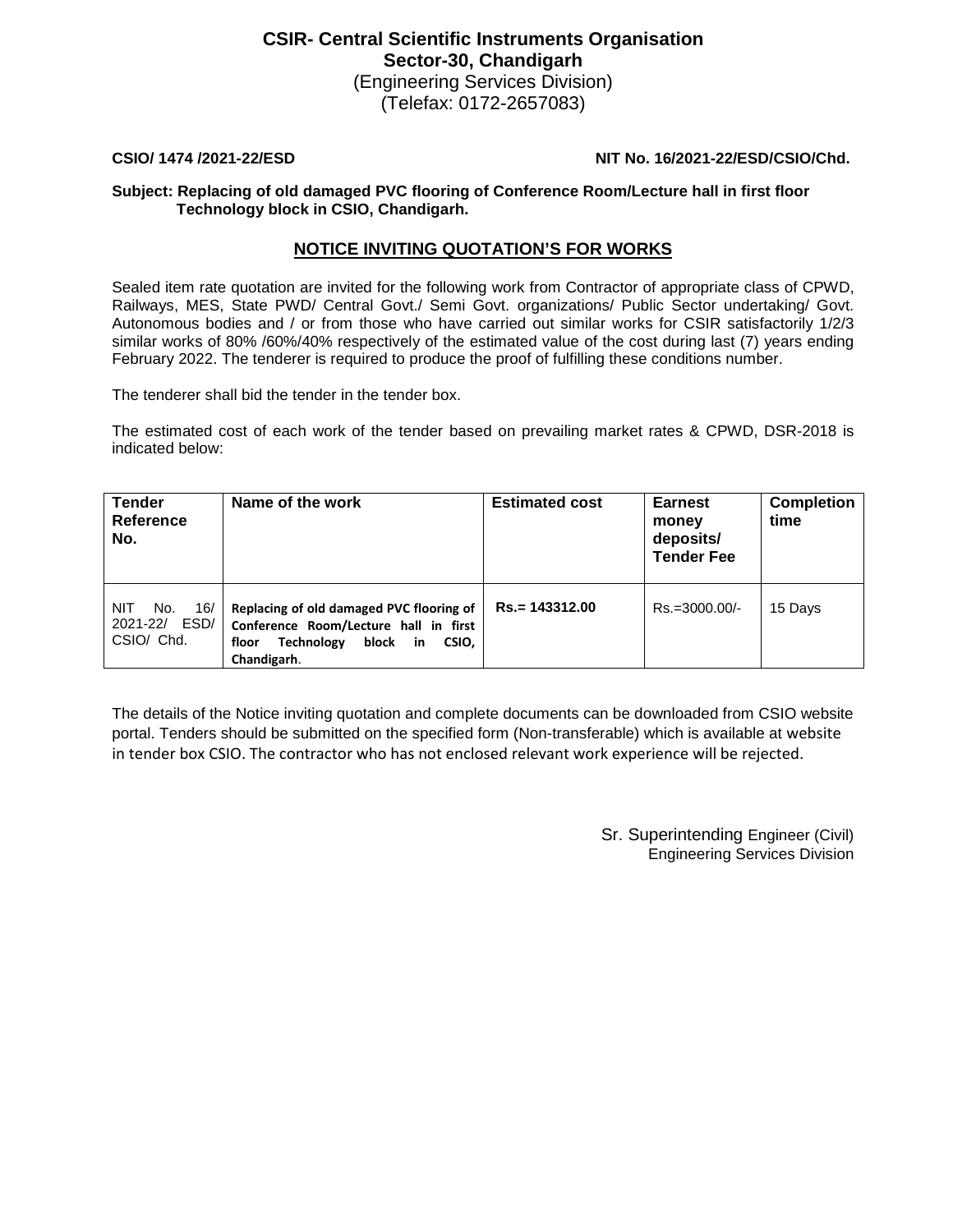**CSIR-Central Scientific Instruments Organisation Sector-30, Chandigarh**

> (Engineering Services Division) (Telefax: 0172-2657083)

#### **CSIO/ 1474/2021-22/ESD NIT No. 16/ 2021-22/ESD/CSIO/Chd.**

#### **Subject: Replacing of old damaged PVC flooring of Conference Room/Lecture hall in first floor Technology block in CSIO, Chandigarh.**

#### **Quotation**

Item-rate quotation are hereby invited for the work of **Replacing of old damaged PVC flooring of Conference Room/Lecture hall in first floor Technology block in CSIO, Chandigarh** from the firms having worked with CPWD, Railways, MES, Post and telegraph Deptt., state PWD's, Semi government organization or those who have successfully carried out works for CSIR or its laboratories and have successfully completed at least three similar work amounting to 40% or at least two similar works amounting to 60% or at least one work of amounting to 80% or above in single contract of the estimated cost of work during the last seven years ending February 2022. The contractors may apply with proof of fulfilling the above conditions along with copies of PAN Card, GST registration number and satisfactory work completion certificates.

The estimated cost of work is **Rs. 143312.00/- (Rupees One Lacks Forty Three Thousand Three Hundred Twelve only)** based on CPWD, DSR-2018 including cost index and GST.

- 1. Duration of contract for carrying out of the work will **15 Days** from the date of commencement which shall be reckoned from the tenth day of issue of award letter.
- 2. The contractor ot submitting the relevant certificate will be rejected.

| Sr.<br>No. | Name of the work                                                                                                                                                      | <b>Estimated</b><br>cost | Earnest<br>money<br>deposits | Period<br>οf<br>contract | Last Date &<br>Time<br>οf<br>submission<br>of Quotation | Date of deposit<br>of EMD | Date of opening<br><b>Tender</b> |
|------------|-----------------------------------------------------------------------------------------------------------------------------------------------------------------------|--------------------------|------------------------------|--------------------------|---------------------------------------------------------|---------------------------|----------------------------------|
|            | Replacing<br>old<br>οf<br><b>PVC</b><br>damaged<br>flooring<br>οf<br>Conference<br>Room/Lecture hall in<br>first<br>floor<br>Technology block in<br>CSIO, Chandigarh. | $Rs =$<br>1,43,312.00/-  | $Rs =$<br>$3000.00/-$        | 15 Days                  | 24.03.2022<br>5.00PM                                    | 25.03.2022<br>5.00PM      | 28.03.2022<br>5.00PM             |

1. Tender processing fee of **NIL** non-refundable and Earnest Money Deposit (EMD) of **Rs. 3000.00/** will required to be paid offline in the form of Demand Draft (DD) drawn in favour of Director CSIO payable at Chandigarh from nationalized or any scheduled bank (but not from co-operative or Gramin Bank). The original demand Drafts (DD), against above should reach by post/ courier/ given in person to Sr.SE (C),Central Scientific Instruments Organisation,Sector-30, Chandigarh as specified in the critical date sheet given in subsequent para of this NIT. The details of Demand drafts, physically sent, should tally with the details available in the scanned copy and the data entered during bid submission time in **Cover-I.**

The tenderers who fail to submit the hard copy of Tender fee & EMD (in original) by due date and time, their tender shall be rejected out-rightly. Postal delay, if any, will not considered/ entertained. Scanned copies of Tender processing fee and Earnest money Deposit (EMD) shall be uploaded in Cove-1 of the e-tender. Tenders received without tender cost and earnest money deposit will not be considered.

- 2. The employer does not bind himself to accept the lowest or any tender and reserves to himself the right of accepting the whole or any part of the tender and the tenderer shall be bound to perform the same at the rates quoted by him.
- 3. The tenderer shall not be permitted to tender for works in the concerned unit of CSIR in which a relative is posted in the grade between Controller of Administration and Junior Engineer, (both inclusive). He shall also intimate the names of persons who are working with him in any capacity or subsequently employed by him and who relatives are as mentioned above.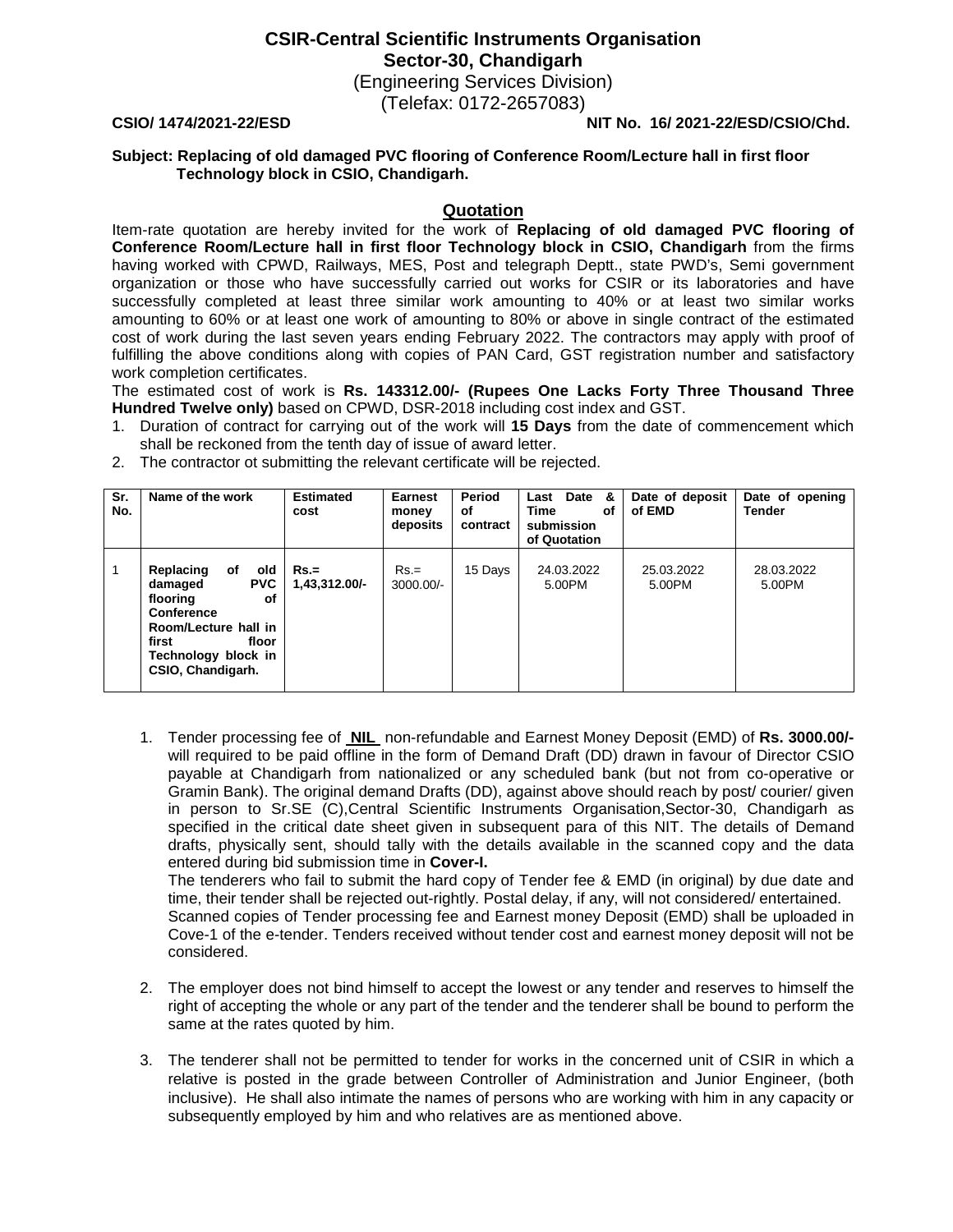**NOTE:** A person shall be deemed to be a relative of another if, (a) they are members of a Hindu undivided family: (b) they are husband and wife: (c) the one is related to the other in the following manner: Father: Mother (including step mother), Son (including step son), Son's wife, Daughter (including step daughter), Father's father, Son's son, Son's Son's wife, Son's daughter, Son's Daughter's husband, Daughter's husband, Daughter's son, Daughter's Son's wife, Daughter's daughter, Daughter's husband, Brother (including step brother), Brother's wife, Sister (including step sister), Sister's husband.

- 4. Tender submitted shall remain valid for 90 days from the date of opening for the purpose of acceptance and award of work, validity beyond 90 days from the date of opening shall be by mutual consent.
- 5. In e- tendering, tenderer can quote the rates in figure only. The rates in words, amount of each item and total is generated automatically. Therefore, the rate quoted by the tenderer in figure is to be taken as correct.
	- i) When there is a difference between the rates in figures and words, the rates, which correspond to the amounts worked out by the tenderer, shall be taken as correct.
	- ii) When the amount of an item is not worked out by the tenderer or it does not correspond with the rate written either in figures or in words, the rate quoted by the tenderer in words shall be taken as correct.
	- iii) When the rate quoted by tenderer in figures and in words tallied but the amount is not worked out correctly the rate quoted by the tenderer shall be taken as correct and not the amount.
- 6. The tenderer should carefully see the contract drawings (as applicable) as no claim, whatsoever, will be entertained for any alleged ignorance thereof.
- 7. Before tendering, the tenderer shall inspect the site to fully acquaint himself about the condition in regard to accessibility of site, nature and area/ extent of ground, working condition of site and locality including stacking of materials, installation of tools and plants etc., conditions affecting accommodations and movement of labour etc. required for the satisfactory execution of the work contract. No claim whatsoever on such account shall be entertained by the Employer under any circumstances.
- 8. If any tenderer withdraws his tender within the validity period or makes any modification in terms and conditions of the tender, before the award of work, which are not acceptable to CSIR-CSIO shall, without prejudice to any other right or remedy, shall be at the liberty to forfeit 50% (fifty percent) of the Earnest Money deposit absolutely. Further, the tenderer shall not be allowed to participate in the re-tendering process for this work.
- 9. 100% Earnest Money will be forfeited if the contractor fails to commence the work within the stipulated period after the letter of award.
- 10. Except writing rates in figure only, the tenderer should not write any conditions or make any changes, additions alterations and modifications.
- 11. Some of the provisions of General Conditions of Contract are given below. Interpretation however shall be as given in the General Conditions of the Contract.
	- (a) DEFECT LIABILITY PERIOD is of **12 months** from the date of completion as certified by the Engineer-In-Charge.
	- (b) Minimum value of work for the intermediate / interim certificate will be Rs**. NIL**. However, a lesser amount can be admitted for Intermediate/ interim certificate at the discretion of the Engineer In charge.
	- (c) SECURITY DEPOSIT: A sum @ 10% of the gross amount of the bill shall be deducted from each running bill of the contractor till the sum along with the sum already deposited as earnest money to 5% of the tendered value of the work. In addition, the contractor shall be required to deposit an amount equal to 5% of the contract value as performance security within the period prescribed in the letter of award issued to him.
	- (d) **COMPENSATION:** Contractor shall pay as compensation an amount equal to one percent or such smaller amount as the Employer (whose decision in writing shall be final) may decide on the amount of the award value of the whole work as shown in the award letter/agreement, for every week that the work remains un-commenced or unfinished or due quantity of work remains incomplete after the scheduled dates. Compensation to be paid shall not exceed ten percent of the contract amount as shown in the agreement.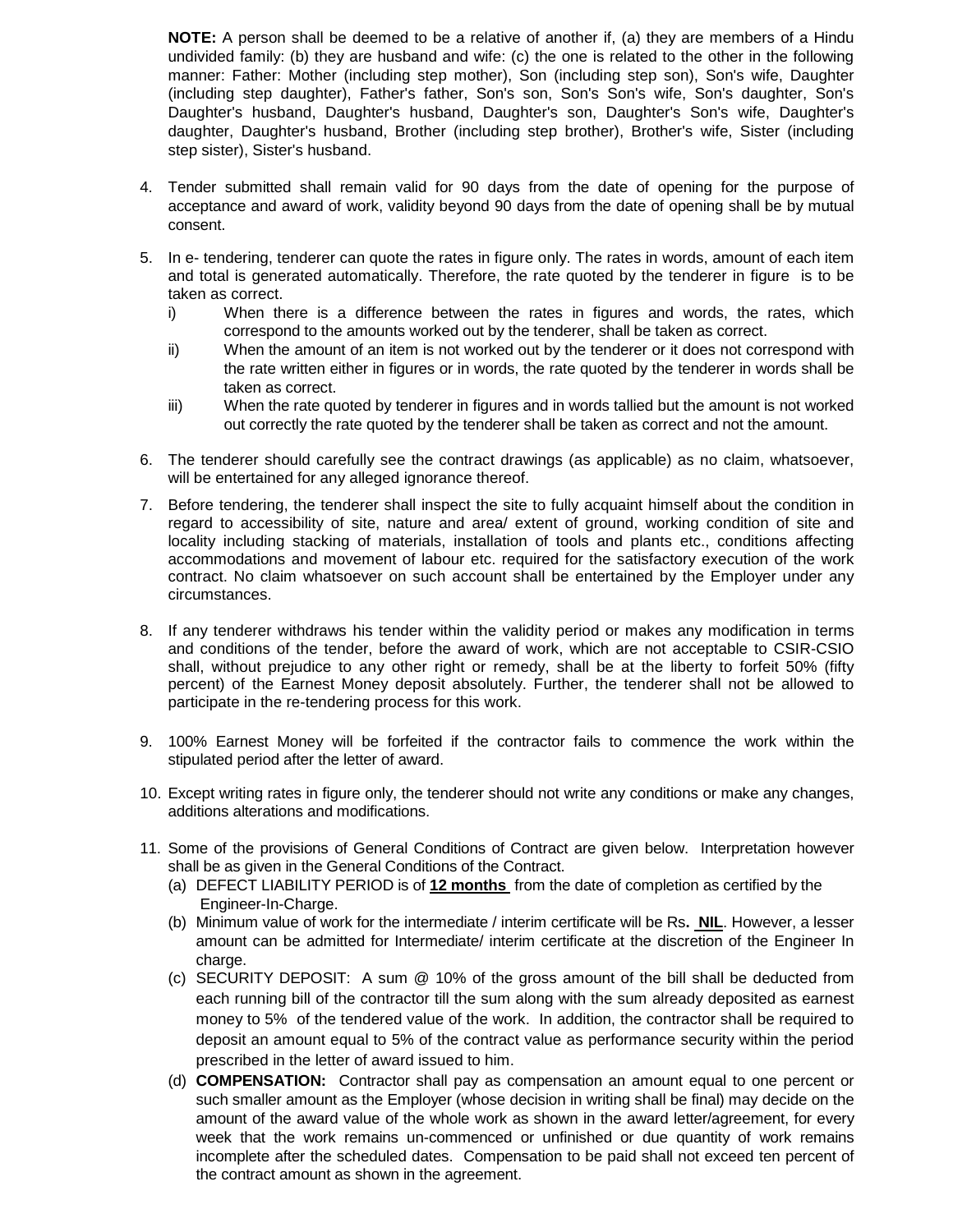12. For any queries relating to the Tender Document and the terms and conditions content therein should be addressed to Sr.SE(C), CSIR-CSIO, Chandigarh.

## 13. **Opening of Technical Bid**

- (a) The Technical bid will be opened by Tender Opening Committee (TOC). No claim or any grievances will be entertained what-so-ever by the Tender Opening Committee in this regard.
- (b) After evaluation of documents submitted i.e. Technical Bid CSIO will decide the eligible tenders, as per the criteria laid down in the NIT.
- (c) The TOC will open the Financial Bids of only eligible tender.

## 14. **Opening of Financial Bid**

The financial bids of eligible contractor will be opened at latter stage by TOC on online mode.

15. Tender Liable for Rejection.

Tender is liable for outright rejection if on opening it is found that:

- (a) The Tenderer has not strictly followed the procedure laid down for submission of tender.
- (b) If the tender is CONDITIONAL
- (c) If the Tenderer has quoted his offer anywhere else other than specified place provided.
- (d) The Tenderer has not uploaded the documents or failed to fill the prescribed format.
- (e) Any other ground as decided by the TOC in view of deviation from Tender Document.
- 16. The instructions for the submission of e-tender are available on the website. All the intending tenderers are requested to go through these instructions before entering into the process of tendering.
- 17. The tenderers shall submit an acceptance letter as per Annexure-I on the form letter head. The scanned copy of the undertaking shall be uploaded in Cover-I and the Original copy of the undertaking should be submitted before award of work to Engineering Services Unit.
- 18. Clauses No.28 of General Conditions of Contract i.e. "ESCALATION" will not be applicable in this work.
- 19. Goods and Service Tax (GST) will be applicable their bill as per standard norms of the Government. The contractor shall quote their rates inclusive of all taxes (including GST).
- 20. The contractor has to pay the current prevailing minimum wages to deployed manpower's including of certification of EPF and ESI as applicable in UT, Chandigarh.
- 21. Old useable bricks, if available, will be issued for reuse @ Rs. 3500/- per thousand.
- 22. Bricks Bats, If available, will be issued for making brick ballast etc @ Rs. 270/- per cum.
- 23. The work will be completed within the time and first and final bill will be paid.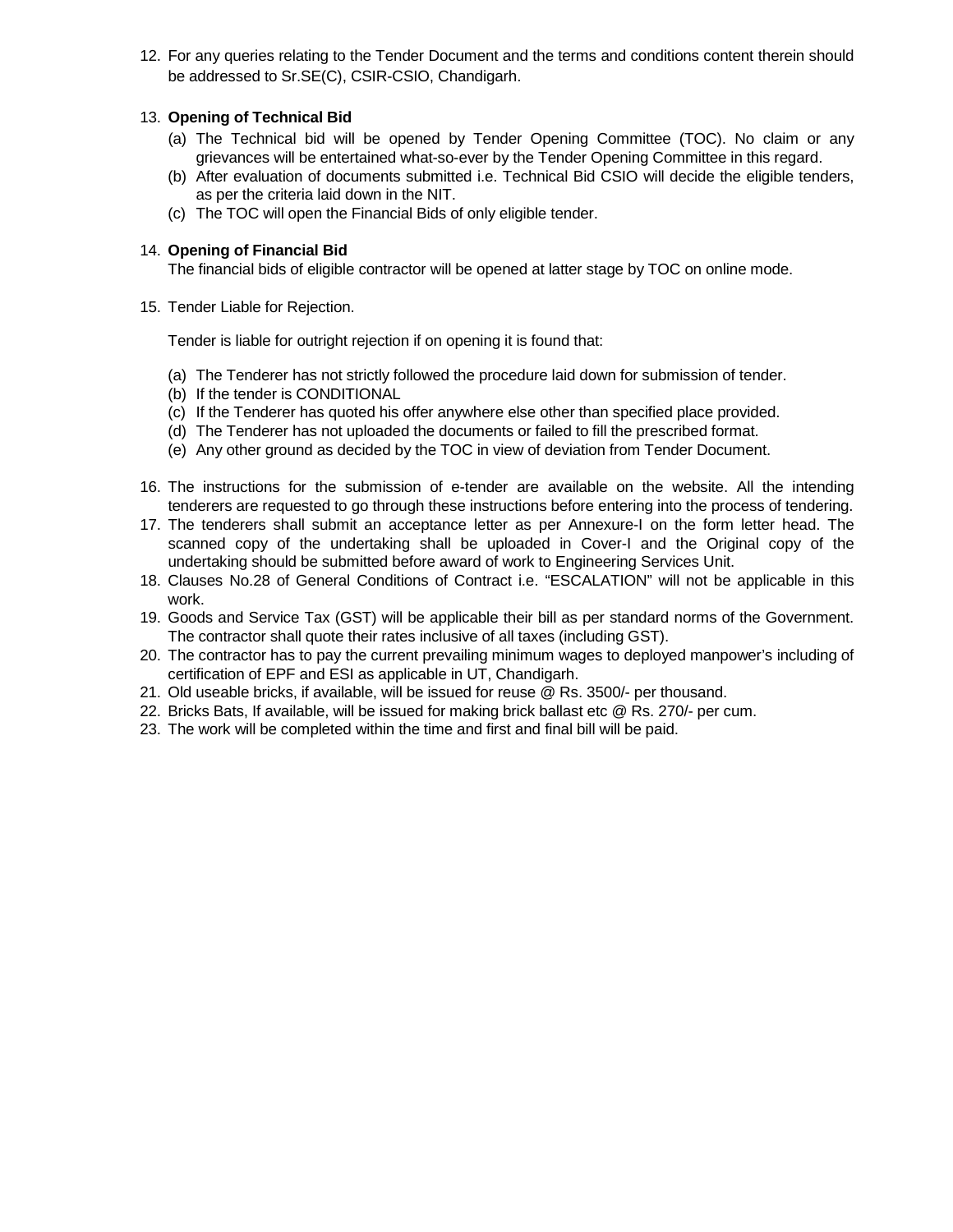| <b>BOQ</b>                                                                                                  |            |                                                                                                                                                                                                                                                                                                                                                                                                                                                                                           |        |      |      |        |  |  |
|-------------------------------------------------------------------------------------------------------------|------------|-------------------------------------------------------------------------------------------------------------------------------------------------------------------------------------------------------------------------------------------------------------------------------------------------------------------------------------------------------------------------------------------------------------------------------------------------------------------------------------------|--------|------|------|--------|--|--|
| File No.                                                                                                    |            | CSIO/1474/2021-22/ESD                                                                                                                                                                                                                                                                                                                                                                                                                                                                     |        |      |      |        |  |  |
| Subject: Replacing of old damaged PVC flooring of Conference Room/ Lecture hall at 1 <sup>st</sup> floor of |            |                                                                                                                                                                                                                                                                                                                                                                                                                                                                                           |        |      |      |        |  |  |
| Technology Block in CSIR-CSIO, Chandigarh.                                                                  |            |                                                                                                                                                                                                                                                                                                                                                                                                                                                                                           |        |      |      |        |  |  |
| S. No.                                                                                                      | <b>DSR</b> | <b>Brief Description</b>                                                                                                                                                                                                                                                                                                                                                                                                                                                                  | Qty    | Unit | Rate | Amount |  |  |
|                                                                                                             | (2018)     |                                                                                                                                                                                                                                                                                                                                                                                                                                                                                           |        |      |      |        |  |  |
| $\mathbf{1}$                                                                                                | 15.57      | Dismantling and<br>taking<br>out<br>old<br>damaged PVC flooring, cleaning and<br>repairing of floor including disposal of<br>unserviceable material and stacking of<br>serviceable material within CSIO as<br>directed by Engineer-in-charge.                                                                                                                                                                                                                                             | 164.11 | SQM  |      |        |  |  |
| $\overline{2}$                                                                                              | M.R.       | Providing and fixing of 2mm thick<br>homogeneous, waterproof, superior<br>stain, scratch resistance PVC tile<br>flooring with adhesive including of<br>leveling of floor with self curing<br>compound of roffe/ fosrocr wherever<br>required to make the surface plain and<br>certification complete as directed by<br>Engineer<br>charge.<br>Make<br>in<br>Responsive IMPACT ( LUXURY<br>VINYL Tiles) OPULENCE IMP OPL -<br>01 to IMP OPL -12.(size-7"x48") (as<br>per pattern enclosed) | 164.11 | SQM  |      |        |  |  |
| 3                                                                                                           | <b>MR</b>  | Providing and pasting of wall papers of<br>approved quality, shade and design<br>with glue complete as directed by<br>Engineer in charge.(D' Decor, Nilaya,<br>Marshalls)                                                                                                                                                                                                                                                                                                                 | 29.33  | SQM  |      |        |  |  |

## **Technical specification for fixing of PVC tiles**

- 1. The surface should be properly cleaned and all old adhesive should be removed by steam pressure.
- 2. The adhesive used for laying vinyl flooring should be as per written recommendation made by manufactures.
- 3. The vinyl flooring shall be laid having seamless joints in double basket weave pattern or any similar pattern as per drawings enclosed. The joints treatment should be proper butted with soft welding if required.
- 4. The original warranty certificate for minimum of 10 years against discolorations delaminates, PVC tormis shall be submitted.
- 5. The rate to include P/L of average & 3-5mm thick self compound of roffe/ fosroc below, Vinyl flooring for achieving smooth, hard absolutely level laid surface and avoid undulation.

**Contractor Signature**